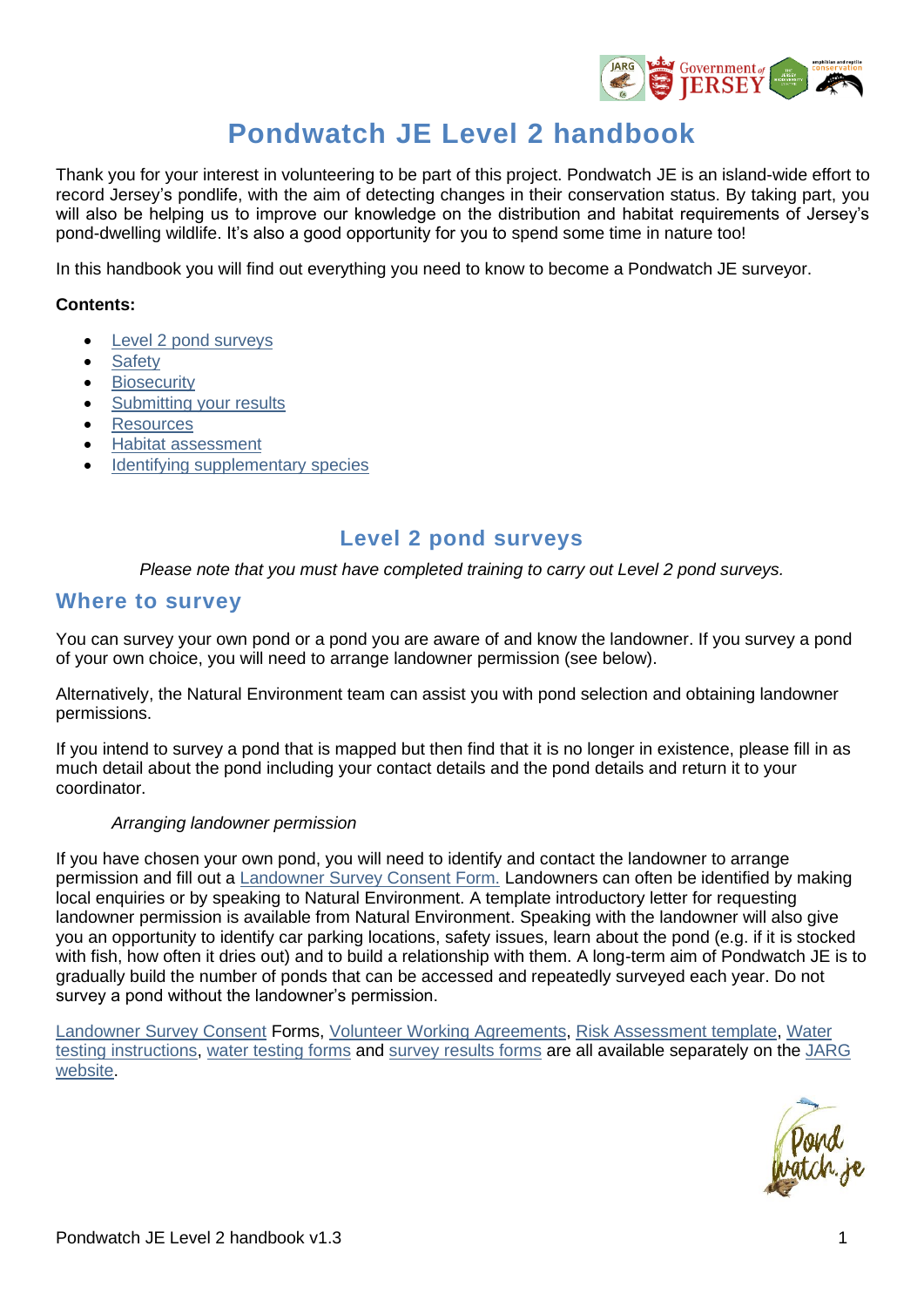

### **When to survey**

**Time of year:** The best time of year to survey ponds and other wetland areas is between January and May. This is when ponds are most likely to contain water and Jersey's amphibians are most likely to be seen in and around the water (although they can sometimes be found in ponds both earlier and later than this).

**Time of day:** The best time of day to spot amphibians depends on the condition of the pond and the methods being used. Therefore, we recommend carrying out surveys at different times of the day with different methods to maximise your chance of spotting them.

**Number of surveys:** You should aim to survey your pond **five** times between January and May at different times of the day using multiple methods. If you wish to, you can carry out more than five surveys.

### **Which species to record**

You can record any species seen in and around your survey pond. We are particularly interested in any observations of Jersey's three native amphibians:

- western toad or crapaud (*Bufo spinosus*)
- palmate newt (*Lissotriton helveticus*)
- agile frog (*Rana dalmatina*)\*

\*Due to their restricted distribution, agile frogs may be encountered infrequently and so are additionally surveyed through other efforts.

If you see any non-native amphibians or reptiles (e.g. yellow-bellied toads, Japanese fire-bellied newts or terrapins) you should also record these.

If you have received training and feel sufficiently competent, you can opt-in to record some supplementary species. These consist of two groups:

- 1. Invasive Non-Native (INN) aquatic plants
	- a. Water fern (*Azolla filiculoides*)
	- b. New Zealand pigmyweed (*Crassula helmsii*)
	- c. Parrot's feather (*Myriophyllum aquaticum*)
	- d. Canadian pondweed (*Elodea canadensis*)
- 2. Dragonflies and damselflies (adults and nymphs)

### **How to survey**

#### **Equipment**

You will need:

- $\Box$  a Pondwatch JE Level 2 survey form (available from [https://groups.arguk.org/jarg\)](https://groups.arguk.org/jarg)
- $\square$  a pen or pencil
- $\Box$  a mobile phone (for use in the event of an emergency)
- $\Box$  a thermometer (for recording air temperature)\*
- $\Box$  a small safety torch (for getting around during night surveys)
- $\Box$  a high powered survey torch (500,000 to 1,000,000 candlepower)\*
- $\square$  a pond net\*

Optional (recommended):

- $\Box$  a camera (a smart phone camera is fine)
- $\square$  species ID quides
- $\square$  map of survey site

Pondwatch JE Level 2 handbook v1.2 2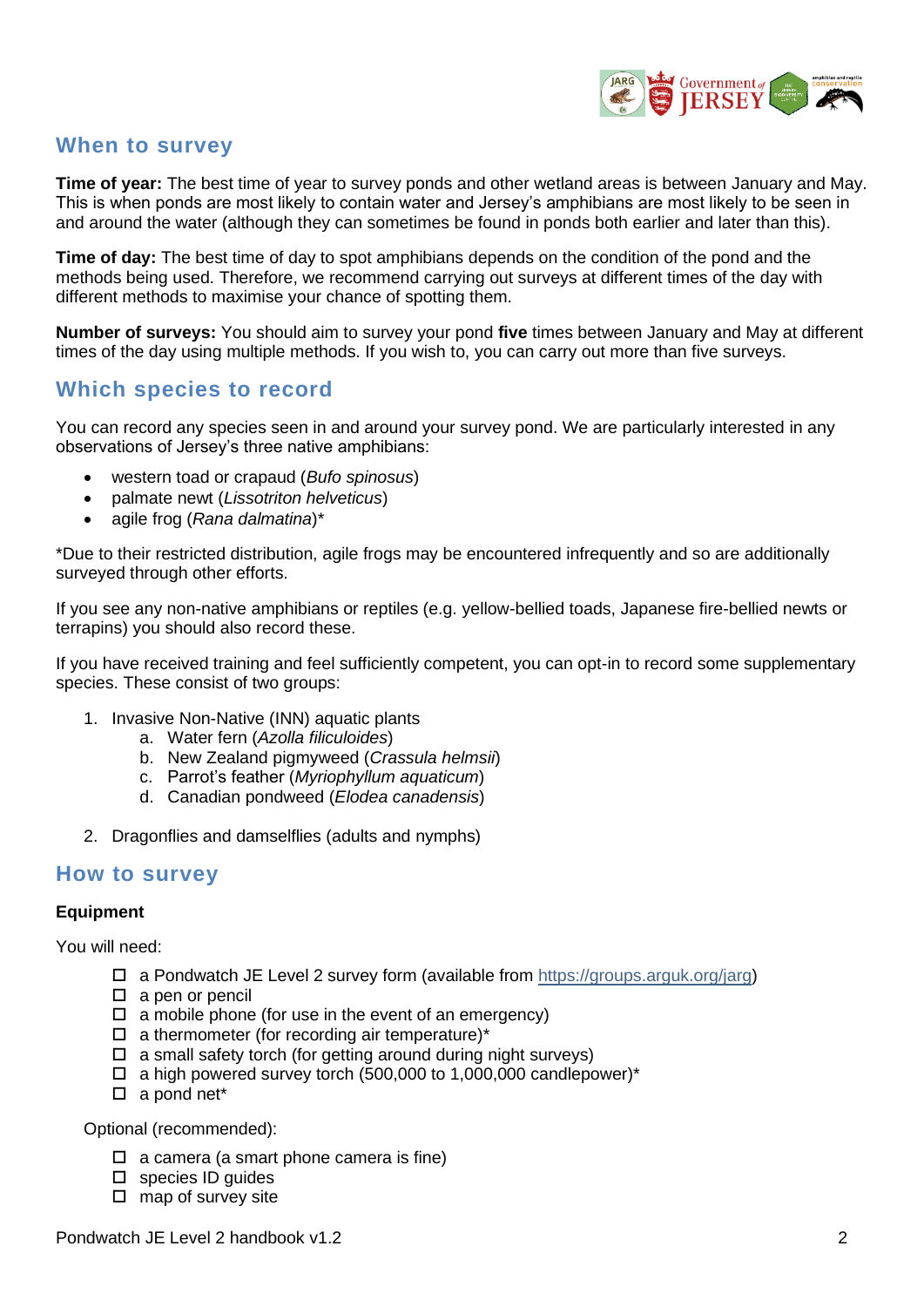

\*Thermometers and pond nets can be borrowed and signed out from the Natural Environment team (Howard Davis Farm, Trinity). For difficult sites, high powered survey torches can also be borrowed but are limited in availability.

The camera will allow you to take pictures of anything you are not sure about, which can help others check the identification of what you record.

#### **Preparation**

Once you have chosen your site and arranged landowner permission (if required), carry out the following:

- Step 1: Read and complete the **[Volunteer Working Agreement](https://groups.arguk.org/images/users/70/downloads/Volunteer_Working_Agreement.pdf)** form and return it to Natural Environment.
- Step 2: Visit your chosen pond during the day to familiarise yourself with the site and assess any risks. Update the **[risk assessment](https://groups.arguk.org/images/users/70/downloads/ARG_UK_Generic_Risk_Assessment_Feb_2018.doc)** as necessary.
- Step 3: Record the pond details (name, location, [type and construction\)](#page-6-1).
- Step 4: Carry out a pond [habitat suitability assessment.](#page-7-0) This assessment is based on a habitat suitability index (HSI) that was developed for the great crested newt in Britain (Oldham *et al.*, 2000). Though there are no great crested newts in Jersey, it is an effective and repeatable way of describing a pond and its surrounding habitats, and has shown to be a good indicator of palmate newt occupancy in Jersey. Pondwatch JE uses nine HSI measures and is described in detail on the survey form. Habitat suitability metrics are described in the [habitat assessment](#page-6-0) section of this handbook, and in other [resources.](#page-5-0)
- Step 5: Assess the [habitat surrounding the pond.](#page-7-1) To do this, you will need to identify the three most dominant habitat types occurring within a distance of 0–5 m of the pond perimeter, and 0–100 m of the pond perimeter. Habitat definitions are given on the survey form, and greater detail is available in the [habitat assessment](#page-6-0) section of this handbook, and in other freely-available [resources.](#page-5-0)

#### **How to survey**

Please complete **five** surveys if possible between January and May, carrying out the following steps:

- Step 1: At the start of each survey first record the visit number, date, the start time, air temperature, whether or not there is bright moonlight (night surveys only) and if wind is disturbing the water. Also record the water clarity, rainfall (choosing the most recent applicable option) and which (if any) supplementary species you are recording.
- Step 2: Spend 30–60 minutes using any of the following three methods to survey the pond, aiming to use all three methods across your multiple survey visits. **Remember**, much of Jersey's wildlife is protected by law, and should not be harmed, taken or possessed, nor should their breeding or resting sites be disturbed.
	- **Visual search:** This involves walking once around the pond edge, looking for amphibians, their eggs and other pondlife. Toad spawn strings and frog spawn clumps are fairly easy to spot, but newt eggs will be folded in to leaves individually and may be harder to spot so keep an eye out for any folded leaves and inspect them for eggs. If the pond is too large to walk around, indicate the percentage of shoreline surveyed on the form.
	- **Netting:** This is particularly useful for ponds with submerged vegetation. Work your way around the pond perimeter in two-metre sections; netting two metres of submerged vegetation then moving two metres along the perimeter before netting another two-metre section. Check the contents of the net after each section, identify any wildlife found, carefully return it to the pond and record what you found. Take pictures if you are not sure of a species identification.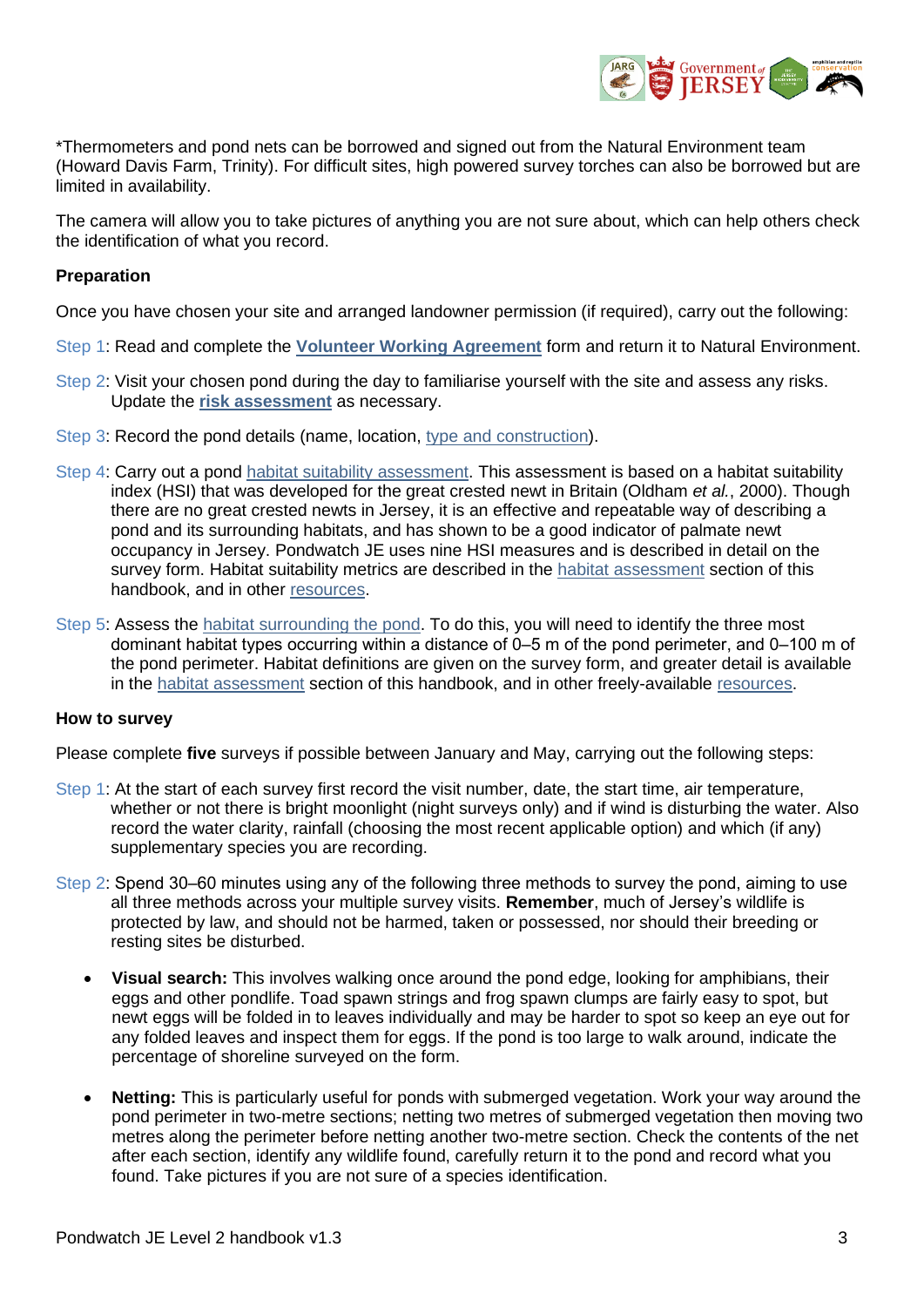

Pond vegetation is often in patches rather than continuous, and netting in open water is less effective than in vegetation. Therefore, you may wish to select vegetated areas of the pond to net. Record the percentage of shoreline netted on the survey form.

- **Night time torchlight survey:** This technique requires visiting the pond after dusk using a highpowered (500,000 to 1,000,000 candlepower) torch. As with netting, you should split the bank in to two-metre sections, surveying as many accessible sections as possible and recording the percentage of pond perimeter searched on the survey form. At each two-metre section you should move the torch away from the bank and then back towards you in order to cover the area of pond within a segment determined by the two-metre stretch of bank. You can undertake a torchlight survey on the same or a different day as other survey methods have been used, but you must make sure that any netting earlier in the day has not resulted in silt being stirred up thereby reducing visibility for the torchlight survey.
- Step 3: Record any wildlife you see (especially amphibians and supplementary species). Do not attempt to touch or handle any animals. When you encounter an animal during your survey, record as much of the following information as possible: the time, species, lifestage, sex, quantity and certainty of your identification (**C**=certain, **U**=uncertain). For spawn, frog egg clumps can be counted but it can be difficult to count toad spawn strings and palmate newt eggs. Similarly, tadpoles can be difficult to count. For these categories you should therefore estimate a range (e.g. 10–20) that you think is suitable.

*Note that both types of supplementary species (dragonflies and damselflies (excluding nymphs) and Invasive Non-Native aquatic plants) should only be recorded during the day. Further information on identification of the supplementary species is available [in this handbook](#page-6-0) and in the additional [resources.](#page-5-0)*

- Step 4: At the end of the survey you should record the end time, the percentage of shoreline that you surveyed and indicate which methods you used during the survey. If you used a net, you also need to record the percentage of shoreline netted.
- Step 5: Once you have completed all of your surveys, record any supplementary information, including the date you first saw spawn in your pond (if applicable), if toads have been run over on nearby roads and if a grass snake has been seen in the pond.
- Step 6: O*PTIONAL*: You can also carry out simple water quality tests at your pond (see the **[Measuring](https://groups.arguk.org/images/users/70/downloads/Pondwatch_JE_Water_quality_handbook_v1.1.pdf)  [water quality](https://groups.arguk.org/images/users/70/downloads/Pondwatch_JE_Water_quality_handbook_v1.1.pdf) handbook** on the JARG website). Please indicate if you have done a water quality test at this pond.

Step 7: Submit your results, **even if you don't see anything**. Absence data is very useful.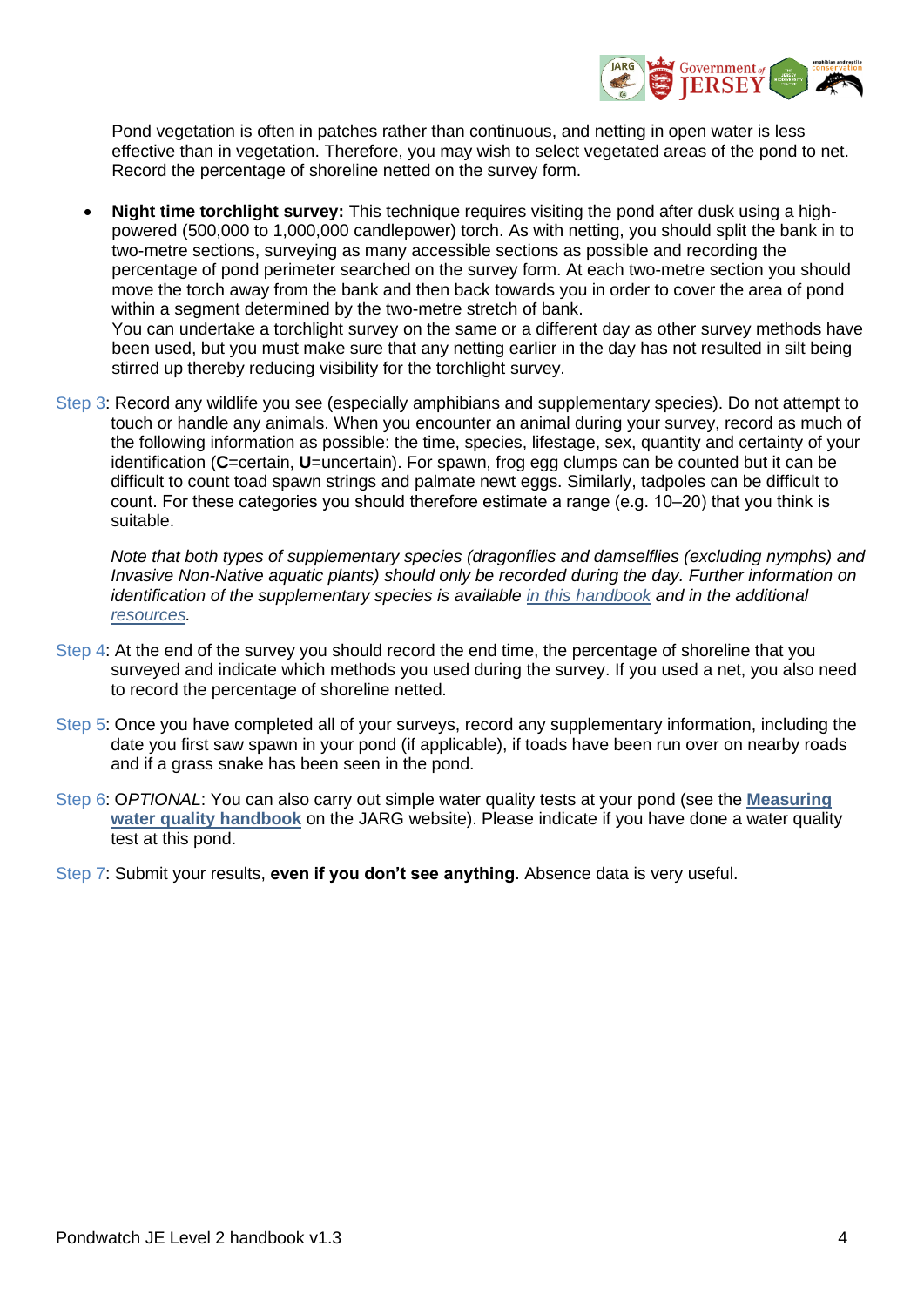

## <span id="page-4-0"></span>**Safety**

It is very important to make sure you are safe at all times during your survey. Working at night can present greater risk, so if you do want to look for pondlife at night you should make sure you first visit the pond during the day to assess any risks before visiting at night. If you have concerns, then you should not proceed with the survey. A **[risk assessment template](https://groups.arguk.org/images/users/70/downloads/ARG_UK_Generic_Risk_Assessment_Feb_2018.doc)** is available on the [JARG website](https://groups.arguk.org/jarg) which you should modify to your needs. You are under no obligation to participate or complete the survey.

Note that you do not need to enter the pond to conduct a survey and should only survey from accessible banks. Avoid surveying areas with steep banks or wet muddy ground. Carrying a fully charged mobile phone is also advisable in case of emergency.

It is best to do your survey with someone else, but if you are on your own then make sure you tell a responsible person where you will be and when you expect to be back. Lone working procedures are described in the **[Volunteer Working Agreement.](https://groups.arguk.org/images/users/70/downloads/Volunteer_Working_Agreement.pdf)**

## <span id="page-4-1"></span>**Biosecurity**

Amphibians are globally at risk from amphibian diseases. Furthermore, ponds can contain Invasive Non-Native aquatic plants. Both diseases and invasive plants can easily be transferred on equipment, footwear, clothing or other surfaces. It is therefore important that equipment and other items are properly cleaned and disinfected between surveys and between ponds. For further advice, see [ARG UK Advice Note 4.](https://www.arguk.org/info-advice/advice-notes/324-advice-note-4-amphibian-disease-precautions-a-guide-for-uk-fieldworkers-pdf-2/file)  *[Amphibian disease precautions: A guide for UK fieldworkers](https://www.arguk.org/info-advice/advice-notes/324-advice-note-4-amphibian-disease-precautions-a-guide-for-uk-fieldworkers-pdf-2/file)* and the [Check Clean Dry](http://www.nonnativespecies.org/checkcleandry/) campaign.

## <span id="page-4-2"></span>**Submitting your results**

Results can be submitted online, directly into the Jersey Biodiversity Centre (JBC) database after each visit, or you can wait until the end of the survey season and submit all your data at once. A step-by-step guide is given below.

The online forms are available at<http://jerseybiodiversitycentre.org.je/>activities. If you are carrying out a Level 2 survey, you will be invited to the activity group on the JBC website after your training so that you will have access to all the online forms.

Once you have entered your survey data, you can view your records using the 'Explore' menu and selecting the 'Explore my records' option. Alternatively, you can explore your Pondwatch data via the Activities page.

### **Online data entry**

Step 1:Register your Pond

Click on the 'register a pond' button and enter the details of your pond. You can either enter the ponds co-ordinates or use the map tool to select the location of your pond.

Tip: The  $\bullet$  button allows you to switch between street map and satellite view.

- Step 2:Enter details of the pond and any photos, noting that the aquatic vegetation and surrounding habitat assessments need to be entered later in the season (March – May). Then click the submit button.
- Step 3: To add additional photos or further information such as the habitat details, choose the edit option from the site table.
- Step 4: Entering survey data

Enter details of a visit

Register a pond

Click on the 'Enter details of a visit' button and enter the details of your pond. Select your pond from the dropdown list.

Step 5: Enter the data from your survey, but note that the 'supplementary information' section only needs to be completed for the first visit. To save your data, please click the 'submit' button.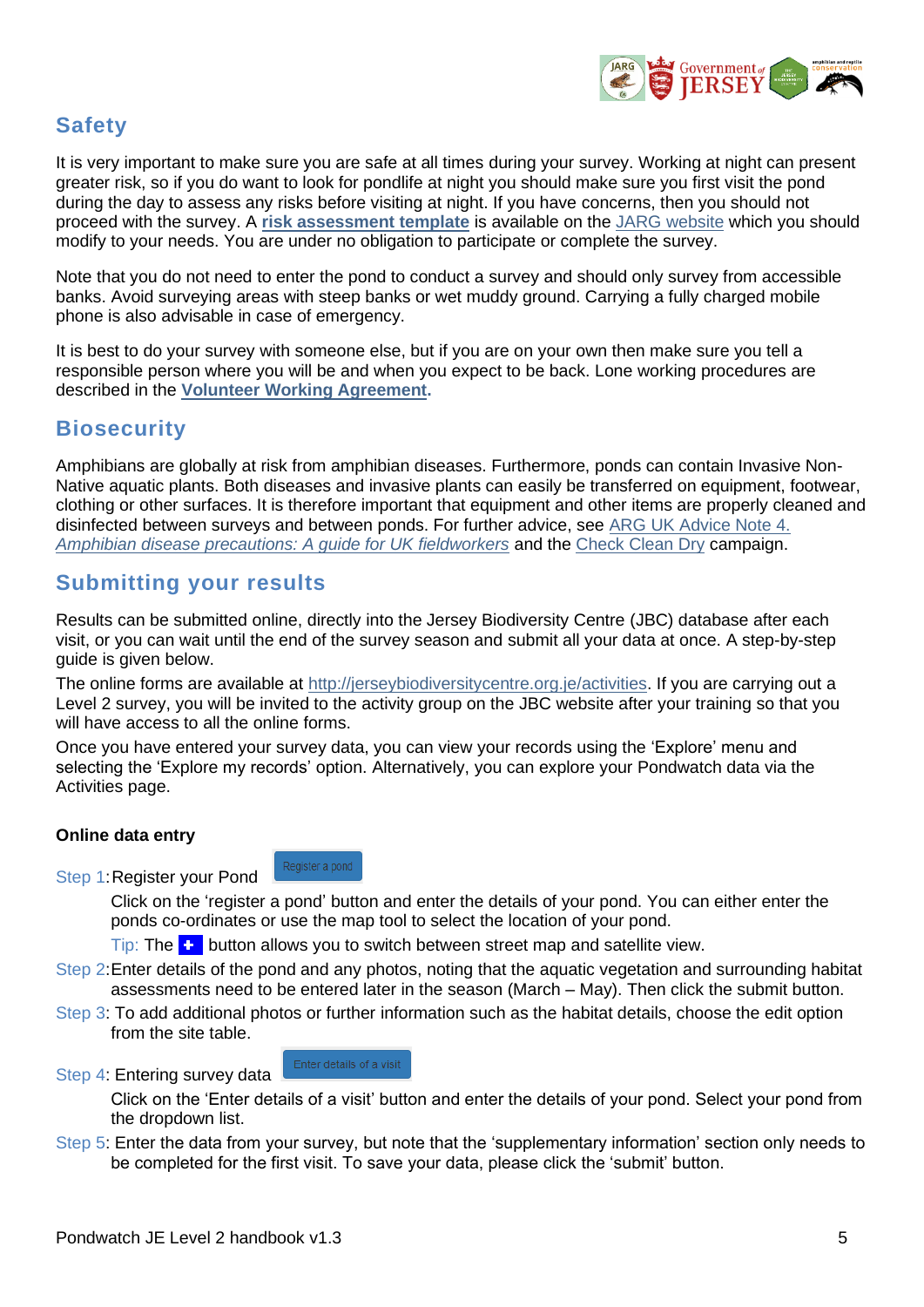

If you have any difficulties entering your data online, you can email a copy of your form to [jbc@societe](mailto:jbc@societe-jersiaise.org)[jersiaise.org](mailto:jbc@societe-jersiaise.org) or post it to: Pondwatch JE

> Natural Environment, Growth Housing and Environment Howard Davis Farm, Trinity JE3 5JP

#### **But please ensure you have included your full name and contact details on the form.**

Please only submit your data using one method, as submitting through multiple avenues can lead to information being duplicated.

### <span id="page-5-0"></span>**Resources**

The survey forms, species ID guides and all other information needed for completing pond surveys are available on the Jersey Amphibian and Reptile Group (JARG) website: [https://groups.arguk.org/jarg.](https://groups.arguk.org/jarg)

Survey results can be submitted online to the Jersey Biodiversity Centre (JBC): [http://jerseybiodiversitycentre.org.je.](http://jerseybiodiversitycentre.org.je/)

#### **Useful links:**

Species Identification

GB non-native species secretariat (Invasive Non-Native aquatic plants) <http://www.nonnativespecies.org/home/index.cfm>

British Dragonfly Society (Dragonflies and Damselflies) - <https://british-dragonflies.org.uk/>

Insects of the Channel Islands Facebook group (Insects) <https://www.facebook.com/groups/518340844961982/>

Jersey Wildlife Facebook group (all wildlife) - <https://www.facebook.com/groups/225539340841170/>

#### **Other**

Amphibian and Reptile Groups of the UK (Up to date guidance for Amphibian and Reptile Groups) [https://www.arguk.org](https://www.arguk.org/)

ARG UK Advice Note 5 Great Crested Newt Habitat Suitability Index - [https://www.arguk.org/info](https://www.arguk.org/info-advice/advice-notes/9-great-crested-newt-habitat-suitability-index-arg-advice-note-5/file)[advice/advice-notes/9-great-crested-newt-habitat-suitability-index-arg-advice-note-5/file](https://www.arguk.org/info-advice/advice-notes/9-great-crested-newt-habitat-suitability-index-arg-advice-note-5/file)

Jersey Amphibian and Reptile Group Surveyors Discussion Page (Facebook) <https://www.facebook.com/groups/590112634750709/>

UK Habitat Classification (habitat classification documentation and guidance) <http://ecountability.co.uk/ukhabworkinggroup-ukhab/>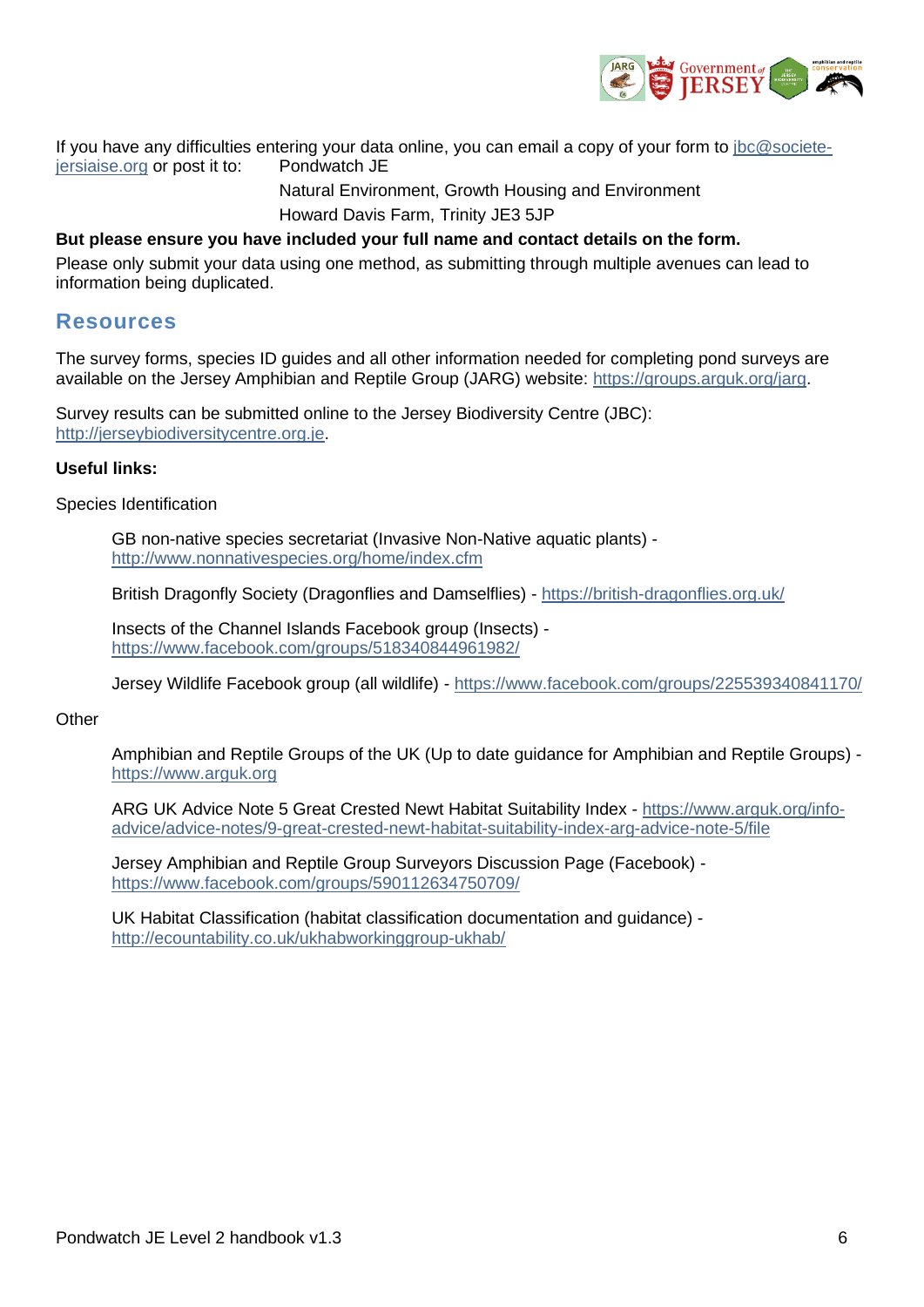

# **Habitat assessment**

<span id="page-6-1"></span><span id="page-6-0"></span>This section gives a detailed explanation of how habitat assessments should be carried out, and the habitat classifications and measurements that Pondwatch JE uses. This will help us compare surveys across years, assess changes in the habitat over time and calculate which habitats are best for which species.

#### **Pond type and construction**

The survey form asks you to tick the most appropriate type and construction of pond from a list of multiple choices. These are described in more detail in Tables 1 and 2.

| Pond type          | <b>Description</b>                                                                                                                                                                                                                                    |
|--------------------|-------------------------------------------------------------------------------------------------------------------------------------------------------------------------------------------------------------------------------------------------------|
| Formal garden pond | Standing or still waters between $1m^2$ and 2 ha in area which may be permanent or<br>temporary. Includes both man-made and natural waterbodies occurring within a garden or<br>within the boundary of your curtilage. The pond is heavily manicured. |
| Wild garden pond   | As above but the pond is not heavily manicured.                                                                                                                                                                                                       |
| Fish pond          | Any standing or still waters between $1m^2$ and 2 ha in area which may be permanent or<br>temporary and are stocked with fish (e.g. goldfish or koi).                                                                                                 |
| Farm pond          | Any standing or still waters between 1m <sup>2</sup> and 2 ha in area which may be permanent or<br>temporary occurring on a farm.                                                                                                                     |
| School pond        | Any standing or still waters between 1m <sup>2</sup> and 2 ha in area which may be permanent or<br>temporary occurring on school grounds.                                                                                                             |
| Golf course pond   | Any standing or still waters between 1m <sup>2</sup> and 2 ha in area which may be permanent or<br>temporary occurring on a golf course.                                                                                                              |
| Natural pond       | Any standing or still waters between 1m <sup>2</sup> and 2 ha in area which may be permanent or<br>temporary that occurs naturally (i.e. without human interference).                                                                                 |
| Lake               | A body of still water >2 ha in area, includes reservoirs and gravel pits.                                                                                                                                                                             |

*Table 1 Description of pond types.*

#### *Table 2 Description of pond construction types.*

| <b>Pond construction</b> | <b>Description</b>                                   |
|--------------------------|------------------------------------------------------|
| Liner                    | Water is retained by a liner (e.g. butyl).           |
| Preformed plastic        | Water is retained by a preformed plastic shell.      |
| Concrete                 | Water is retained by a layer of concrete.            |
| Clay                     | The pond has no liner but water is retained by clay. |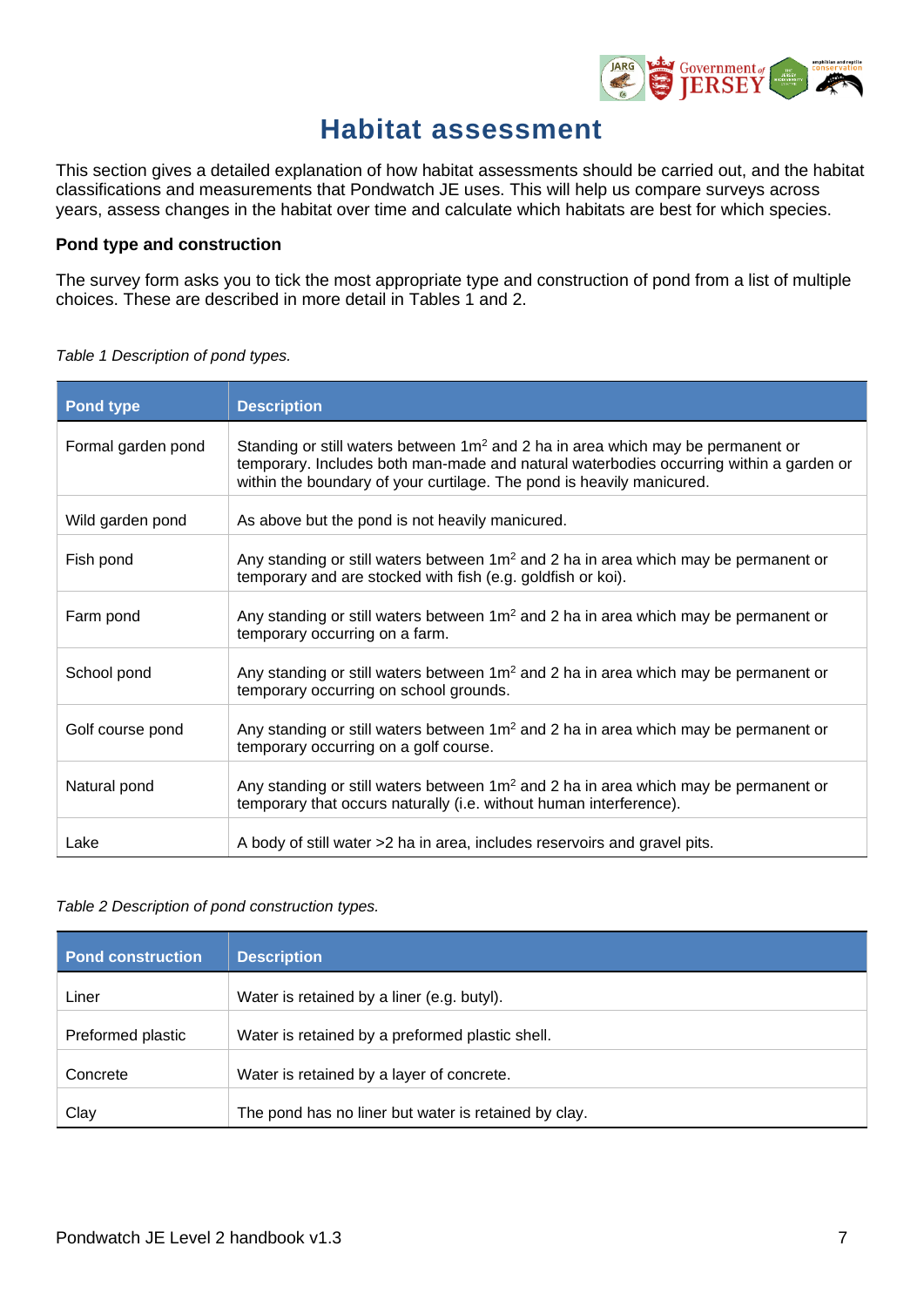

#### <span id="page-7-0"></span>**Habitat suitability**

Pondwatch JE uses habitat suitability measurements developed for the great crested newt in Britain (Oldham *et al*., 2000) that are considered to be a useful assessment of pond quality. Analysis of data from the National Amphibian and Reptile Recording Scheme (NARRS) in Jersey has also shown this index to be correlated with palmate newt occupancy.

#### <span id="page-7-1"></span>**The habitat classifications**

Pondwatch JE uses 18 habitat classes to define terrestrial and freshwater habitats (Table 3), as described in Level 3 of the UK Habitat Classification Scheme (UK Habitat Classification Working Group, 2018). Further detail on the habitat definitions, their development and relation to other habitat classification schemes are available online at [http://ecountability.co.uk/ukhabworkinggroup-ukhab/.](http://ecountability.co.uk/ukhabworkinggroup-ukhab/)

#### **How to assess the habitats in and around the pond**

To assess the habitat in and around the pond, follow the approach outlined in the steps below:

- Step 1: Visit your survey site during the day, **before** carrying out your first survey and assess the risks associated with surveying it. If you are happy to continue then proceed to the next step.
- Step 2: Recording habitat suitability measurements:
	- a. Estimate the area of the pond in  $m<sup>2</sup>$  by first identifying the outer perimeter of the pond. This is the perimeter when the water is at its highest level (often in early spring), and may be identified by plants such as rushes present at the pond's outer edge. You can measure the pond using an online map or by measuring it in the field. To do this, it is easiest to consider the pond as a series of geometric shapes for which you individually calculate the area and then sum the shapes together. 'Regular' shaped ponds are therefore easier to calculate than irregular ponds. The length of a side can be estimated by pacing (where a single pace is  $\sim 0.8-1.0$  metre).
	- b. Working out how often the pond dries is best done by speaking with landowners or those familiar with the pond. Alternatively, you may have to make an informed guess based on the water levels when you carry out your surveys. Seasonality should also be factored in. For instance, a pond that is dry by late spring is likely to dry out most years.
	- c. Water quality (not to be confused with water clarity) is measured on a subjective index of aquatic invertebrate diversity.
		- i. Bad quality is considered as being clearly polluted, containing only pollution-tolerant invertebrates (such as rat-tailed maggots), and with no submerged plants.
		- ii. Poor water quality contains low invertebrate diversity (e.g. species such as midge and mosquito larvae) and few submerged plants.
		- iii. Moderate water quality is associated to moderate invertebrate diversity.
		- iv. Good water quality is that which supports an abundant and diverse invertebrate community. Netting reveals handfuls of diverse invertebrates, including groups such as mayfly larvae and water shrimps.
	- d. The percentage (%) of perimeter shaded is calculated as the area shaded where shading occurs up to at least 1m from the shore. Shading is usually from trees, but can also include buildings. However, it should not include emergent pond vegetation. This estimate should be made between May and the end of September.
	- e. The impact of waterfowl (I.e. ducks, geese and swans) is measured across three categories:
		- i. Absent No evidence of waterfowl impact though moorhens might be present.
		- ii. Minor Waterfowl are present, but there is little indication of an impact on pond vegetation. The pond still supports submerged plants and banks are not denuded of vegetation.
		- iii. Major There is a severe impact of waterfowl. There is also little or no evidence of submerged plants, the water is turbid, pond banks show patches where vegetation has been removed and there is evidence of waterfowl being fed.
	- f. The presence and abundance of fish is measured across four categories, with information on their presence best gleaned from local knowledge and the surveyor's own observations. Pond owners are often aware of stocking with fish for commercial or aesthetic reasons. However,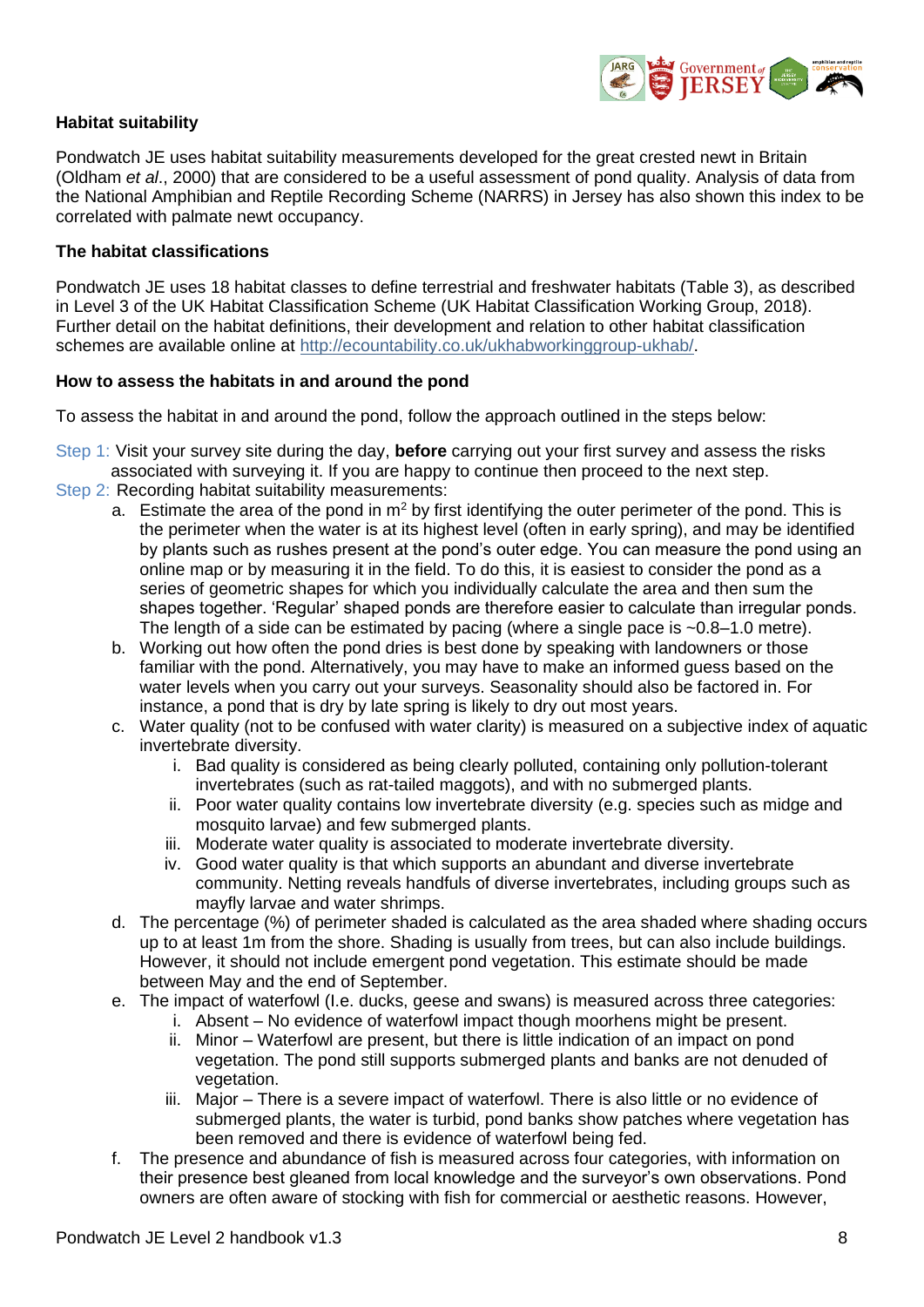

stickleback (which can be significant predators of newt larvae, when present in large numbers) are unlikely to be deliberately introduced to a pond, but may arrive through other means. Netting is useful in detecting smaller fish, such as sticklebacks, or the fry of larger species.

- g. The number of ponds occurring within 1 km of the survey pond is an optional measure. The count should not include the survey pond itself, nor should it count ponds that are completely isolated from the survey pond (e.g. due to barriers such as main roads). If you are unsure, your survey coordinator may be able to calculate the number of ponds using map data held by Natural Environment.
- h. The scoring of terrestrial habitat is done over four categories, and requires the surveyor to have a good understanding of newt habitat quality. Though the metric was designed to consider great crested newt terrestrial habitat, we replace that with good terrestrial habitat for palmate newts. Good terrestrial habitat offers cover and foraging opportunities, and includes meadow, rough grassland, hedges, scrub and woodland. Again, we do not consider terrestrial areas that are isolated from the survey pond by barriers to dispersal (e.g. by main roads or poor habitat). The four categories are:
	- i. Good An extensive area of habitat that offers good opportunities for foraging and shelter completely surrounds the survey pond (e.g. rough grassland, scrub or woodland).
	- ii. Moderate The terrestrial habitat offers opportunities for foraging and shelter, but may not be extensive in area and does not completely surround the survey pond.
	- iii. Poor The terrestrial habitat has poor structure, offering limited opportunities for foraging and shelter (e.g. amenity grassland).
	- iv. None There is clearly no suitable habitat around the survey pond (e.g. it is within a large expanse of bare terrestrial habitat).
- i. The final metric requires you to measure the cover of aquatic vegetation on the surface of the pond, including emergent plants, floating plants (excluding duckweed) and submerged plants that reach the surface. This should be estimated between March and May. [Figure 1](#page-9-0) can be used as a guide for estimating aquatic vegetation cover.

#### Step 3: Assessing the habitats **around** the pond

#### **This part of the survey should be carried out on one of the April or May visits.**

- a. Identify the perimeter of the pond (as described in step 2a).
- b. Look at the habitat within 0–5 m of the pond perimeter, and tick the three most dominant habitat classifications that apply within this area. The habitat classifications are shown in Table 3 below and on the survey form. An example is shown in [Figure 2.](#page-9-1)
- c. Repeat step 3b, this time assessing the habitat within 0–100 m of the pond perimeter.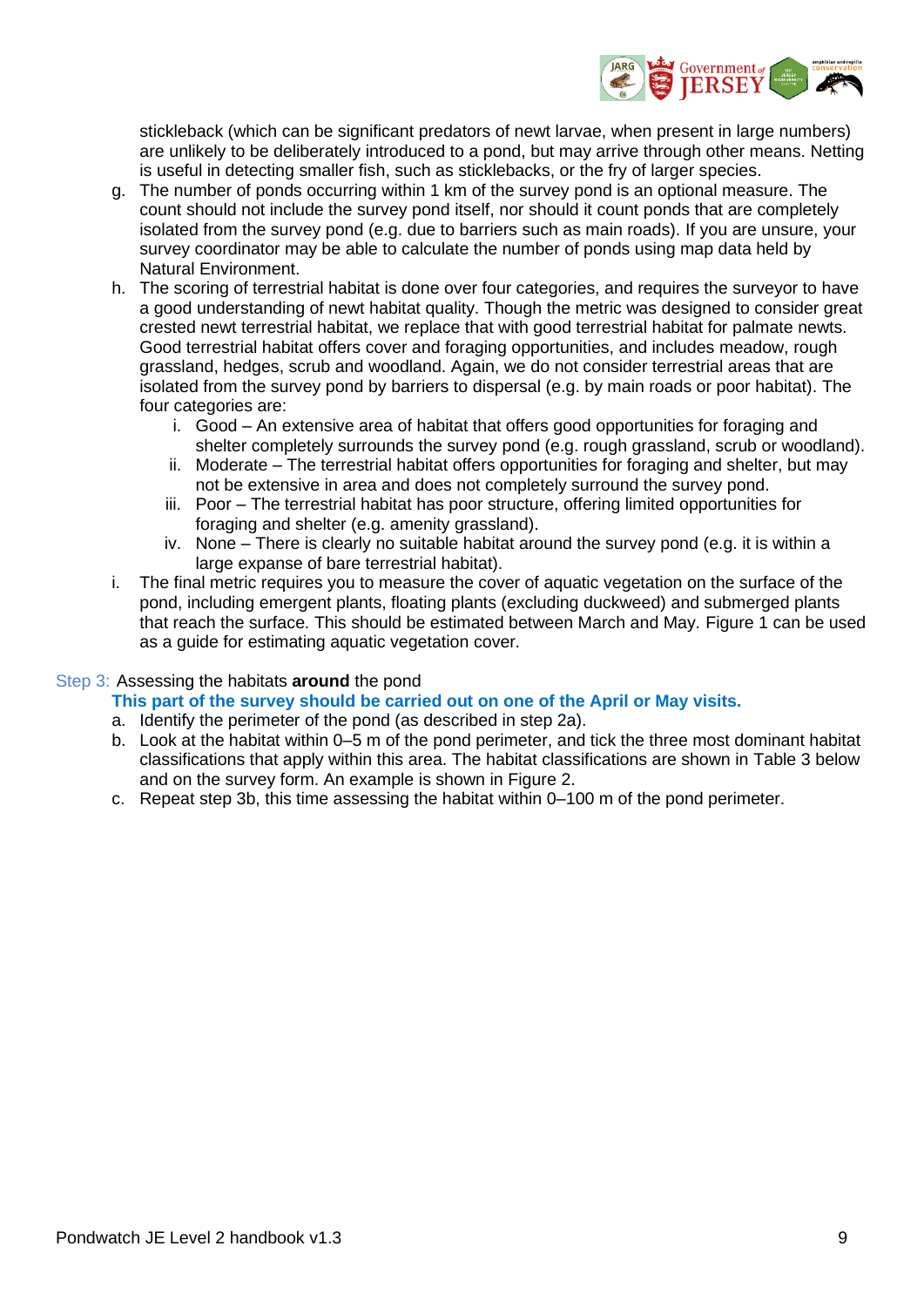

| $10\%$ ( $\bigcirc$ $\bigcirc$ $\bigcirc$ $\bigcirc$ $\bigcirc$ $\bigcirc$ $\bigcirc$ $\bigcirc$ |
|--------------------------------------------------------------------------------------------------|
| $20\%$ ( $\bigcirc$ $\bigcirc$ $\bigcirc$ $\bigcirc$ $\bigcirc$ $\bigcirc$                       |
| 30% ● ● ● ● ● ●                                                                                  |
|                                                                                                  |
| 50% ●●●●● 第88                                                                                    |
| ◎◎●●●●●●                                                                                         |
| 70% ●●●●● 卷                                                                                      |
| 80% OOO®                                                                                         |
| 90% <b>OC</b>                                                                                    |

<span id="page-9-0"></span>*Figure 1 Visual guide for use in assessing the percentage of vegetation cover in a pond (ARG UK, 2010).*



<span id="page-9-1"></span>*Figure 2 Example of habitats falling with 0‒5 and 0‒100 m buffer zones from the pond perimeter. In this example, habitats B, C and D are the most dominant in both the 5 metre and 100 metre buffer zones.*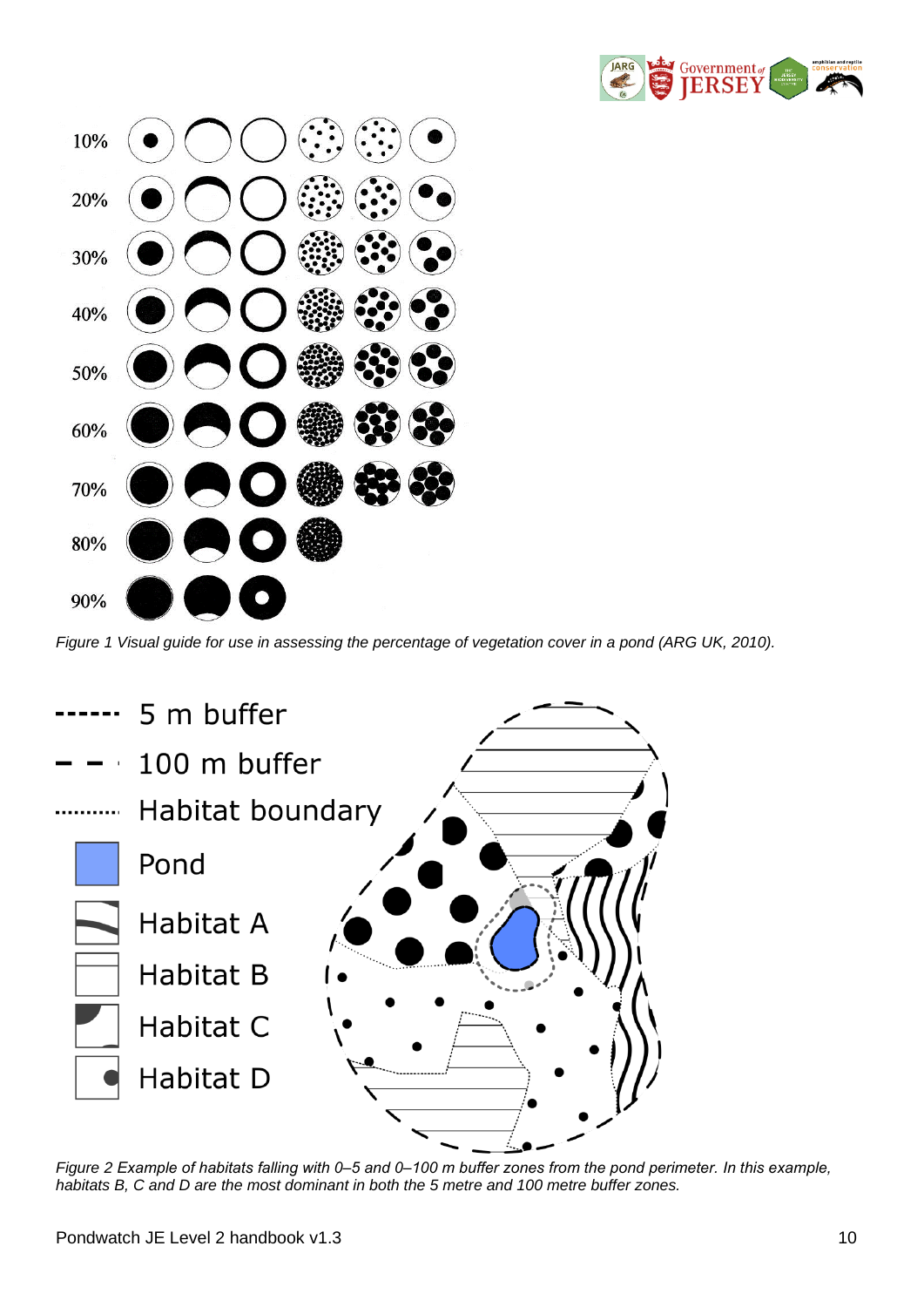

|                    | <b>Classification</b><br>$\mathbf{2}$ | <b>Classification 3</b>                   | <b>Description</b>                                                                                                                                                                                                                                    |  |
|--------------------|---------------------------------------|-------------------------------------------|-------------------------------------------------------------------------------------------------------------------------------------------------------------------------------------------------------------------------------------------------------|--|
|                    |                                       |                                           |                                                                                                                                                                                                                                                       |  |
| <b>Terrestrial</b> | Grassland                             | g1: Acid grassland                        | Vegetation dominated by grasses and herbs on a range<br>of lime -deficient soils such as sands and gravels.                                                                                                                                           |  |
|                    |                                       | g3: Neutral grassland                     | Vegetation dominated by grasses and herbs on neutral<br>soils (e.g. dry hay meadows, pastures and a range of<br>grasslands which are periodically inundated with water<br>or permanently moist).                                                      |  |
|                    |                                       | g4: Modified grassland                    | Fast-growing grasses on fertile, neutral soils. Often<br>dominated by rye-grass and white clover. Typically<br>managed as pasture or regularly mown for agriculture<br>or recreation. This is an agricultural improved or semi<br>improved grassland. |  |
|                    | Woodland and<br>forest                | w1: Broadleaved mixed and<br>yew woodland | Vegetation dominated by trees (over 5m high when<br>mature). Canopy cover over 25%. Contains at least<br>20% broadleaved tress (native and non-native) and<br>yew.                                                                                    |  |
|                    |                                       | w2: Coniferous woodland                   | Vegetation dominated by trees (over 5m high when<br>mature). Canopy cover over 20%. Contains at least<br>80% coniferous tress (native and non-native) with the<br>exception of yew.                                                                   |  |
|                    | <b>Heathland and</b><br>shrub         | h1: Dwarf shrub heath                     | Vegetation has a greater than 25% cover of plant<br>species from the heath family or dwarf gorse.                                                                                                                                                     |  |
|                    |                                       | h2: Hedgerows                             | A boundary line of shrubs.                                                                                                                                                                                                                            |  |
|                    |                                       | h <sub>3</sub> : Dense scrub              | Patches of shrubs less than 5 meters tall (can contain<br>occasional trees) with continuous (>90%) cover                                                                                                                                              |  |
|                    | Wetland                               | f1: Bog                                   | Rain fed inundated or waterlogged habitats where peat<br>has formed in the past.                                                                                                                                                                      |  |
|                    |                                       | f2: Fen marsh and swamp                   | Inundated or waterlogged lowland habitats where water<br>is supplied by ground water or slow moving rain water<br>as it flows through and peat doesn't form.                                                                                          |  |
|                    | Cropland                              | c1: Arable and horticulture               | Arable cropland, commercial horticultural land<br>(nurseries, commercial vegetable and flower plots),<br>freshly ploughed land, annual leys, rotational set-aside<br>and fallow.                                                                      |  |
|                    | Urban                                 | u1: Built-up areas and<br>gardens         | Urban and rural settlements, farm buildings, caravan<br>parks and other man-made structures such as industrial<br>estates, retail parks, urban parkland, waste or derelict<br>ground and urban transport infrastructure                               |  |
|                    | Sparsely<br>vegetated land            | s1: Inland rock                           | Natural and artificial exposed rock surfaces such as:<br>inland cliffs, caves, quarries and quarry waste.                                                                                                                                             |  |
|                    |                                       | s2: Supralittoral Rock                    | Region of rocky shore including cliffs and slopes<br>immediately above the highest water level.                                                                                                                                                       |  |
|                    |                                       | s3: Supralittoral Sediment                | The region of shore immediately above the highest<br>water level and subject to wetting by spray/wave splash<br>(splash zone)                                                                                                                         |  |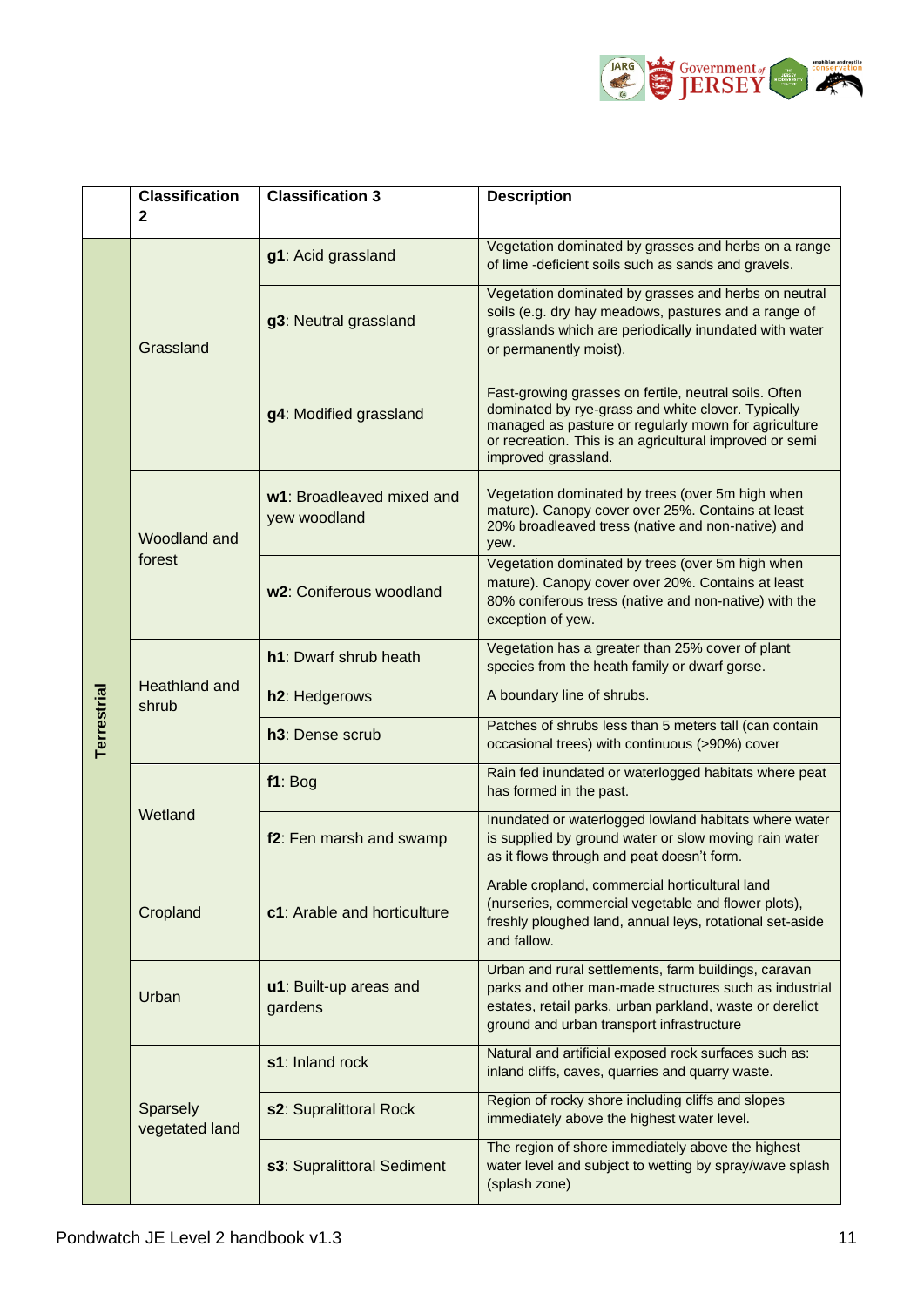

|                                                                                                                    |               |                     | r1: Standing open water and | Natural systems (lakes, meres, pools) and man-made  |  |
|--------------------------------------------------------------------------------------------------------------------|---------------|---------------------|-----------------------------|-----------------------------------------------------|--|
|                                                                                                                    | Freshwa<br>මූ | Rivers and<br>lakes | canals                      | waters (reservoirs, canals, ponds and gravel pits). |  |
|                                                                                                                    |               |                     | r2: Rivers and streams      | Rivers and streams from bank top to bank top.       |  |
|                                                                                                                    |               |                     |                             |                                                     |  |
| Table 3 Habitat classifications for Pondwatch JE, adapted from the UK Habitat Classification (UK Habitat           |               |                     |                             |                                                     |  |
| Classification Working Group, 2018). For more information on habitat definitions see the UK Habitat Classification |               |                     |                             |                                                     |  |
| Documents at http://ecountability.co.uk/ukhabworkinggroup-ukhab/.                                                  |               |                     |                             |                                                     |  |
|                                                                                                                    |               |                     |                             |                                                     |  |
| Pictures of the grassland habitat examples are available in the Pondwatch JE guide to grassland habitats.          |               |                     |                             |                                                     |  |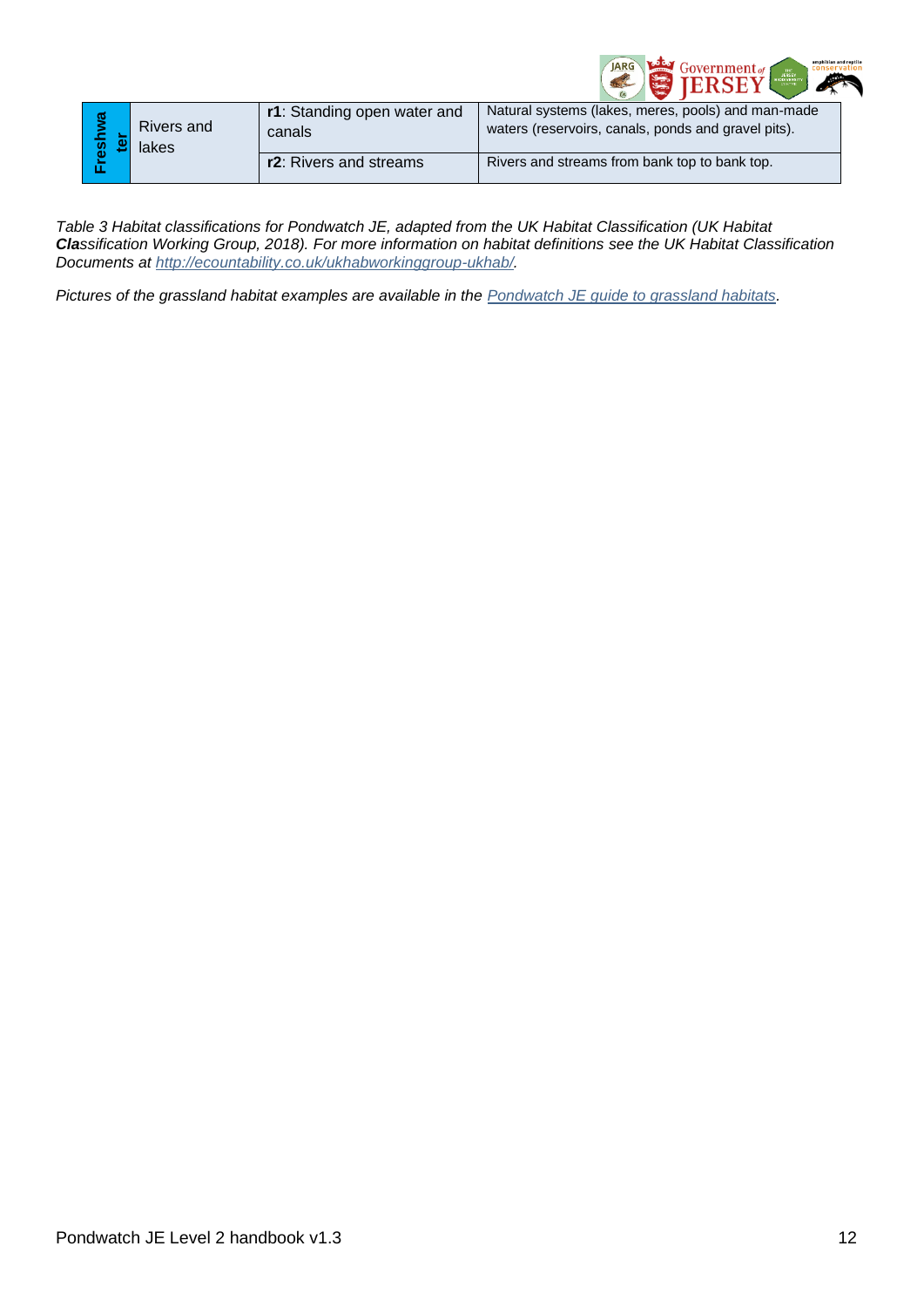

## **Identifying supplementary species:**

#### **Invasive Non-Native aquatic plants**

*(This information has been sourced from the GB non-native species secretariat website. Learn more at [http://www.nonnativespecies.org.](http://www.nonnativespecies.org/))*

Invasive non-native aquatic plants can be identified using resources from [http://www.nonnativespecies.org.](http://www.nonnativespecies.org/) This includes a free e-learning course which includes a module on invasive freshwater plants. We recommend that you take this course before recording these species. The four species we are interested in are:

- Water fern (*[Azolla filiculoides](https://secure.fera.defra.gov.uk/nonnativespecies/downloadDocument.cfm?id=350)*)
- [New Zealand pigmyweed \(](https://secure.fera.defra.gov.uk/nonnativespecies/downloadDocument.cfm?id=360)*Crassula helmsii*)
- Parrot's feather (*[Myriophyllum aquaticum](http://www.nonnativespecies.org/downloadDocument.cfm?id=66)*)
- [Canadian pondweed / waterweed \(](https://secure.fera.defra.gov.uk/nonnativespecies/downloadDocument.cfm?id=366)*Elodea canadensis*)

#### *Species information summary*

<span id="page-12-0"></span>

|           | <b>Water fern</b>                                                                | <b>New Zealand pigmyweed</b>                                                                                                                                                                                                                                        | <b>Parrot's feather</b>                                                                                                                                   | <b>Canadian pondweed</b>                                                                                                                   |
|-----------|----------------------------------------------------------------------------------|---------------------------------------------------------------------------------------------------------------------------------------------------------------------------------------------------------------------------------------------------------------------|-----------------------------------------------------------------------------------------------------------------------------------------------------------|--------------------------------------------------------------------------------------------------------------------------------------------|
| Structure | Mats made up of many separate tiny<br>plants, each approximately 2.5 cm<br>long. | Forms thick mats underwater and on<br>the margins of water bodies, with<br>different growth forms:<br>• Terrestrial and emergent - short,<br>thick stems and fleshy leaves.<br>• Submerged - usually have thin<br>stringy stems and flatter, less fleshy<br>leaves. | Emergent stems up to 2 m tall.<br>Grow submerged and in an emergent<br>form (i.e. growing up out of the water)<br>in still or slowly flowing water.       | Submerged aquatic species up to 3 m<br>in length occurring in still or slow-<br>flowing shallow or deep water.                             |
| Timing    | May be seen most months of the year<br>but are not very frost tolerant.          | Perennial (found throughout the year).                                                                                                                                                                                                                              | Dies down in winter and can be found<br>submerged throughout the year.<br>Emergent shoots appear in spring.<br>Flowers are present from May to<br>August. | Perennial (found throughout the year).<br>Flowers are produced June to<br>September.                                                       |
| Flowers   |                                                                                  | Very small whitish-green to slightly<br>pink flowers may be present, each with<br>4 petals.                                                                                                                                                                         | Inconspicuous.                                                                                                                                            | Tiny and inconspicuous and petals<br>white or white tinged with red and<br>borne on the end of a very long thread-<br>like emergent stalk. |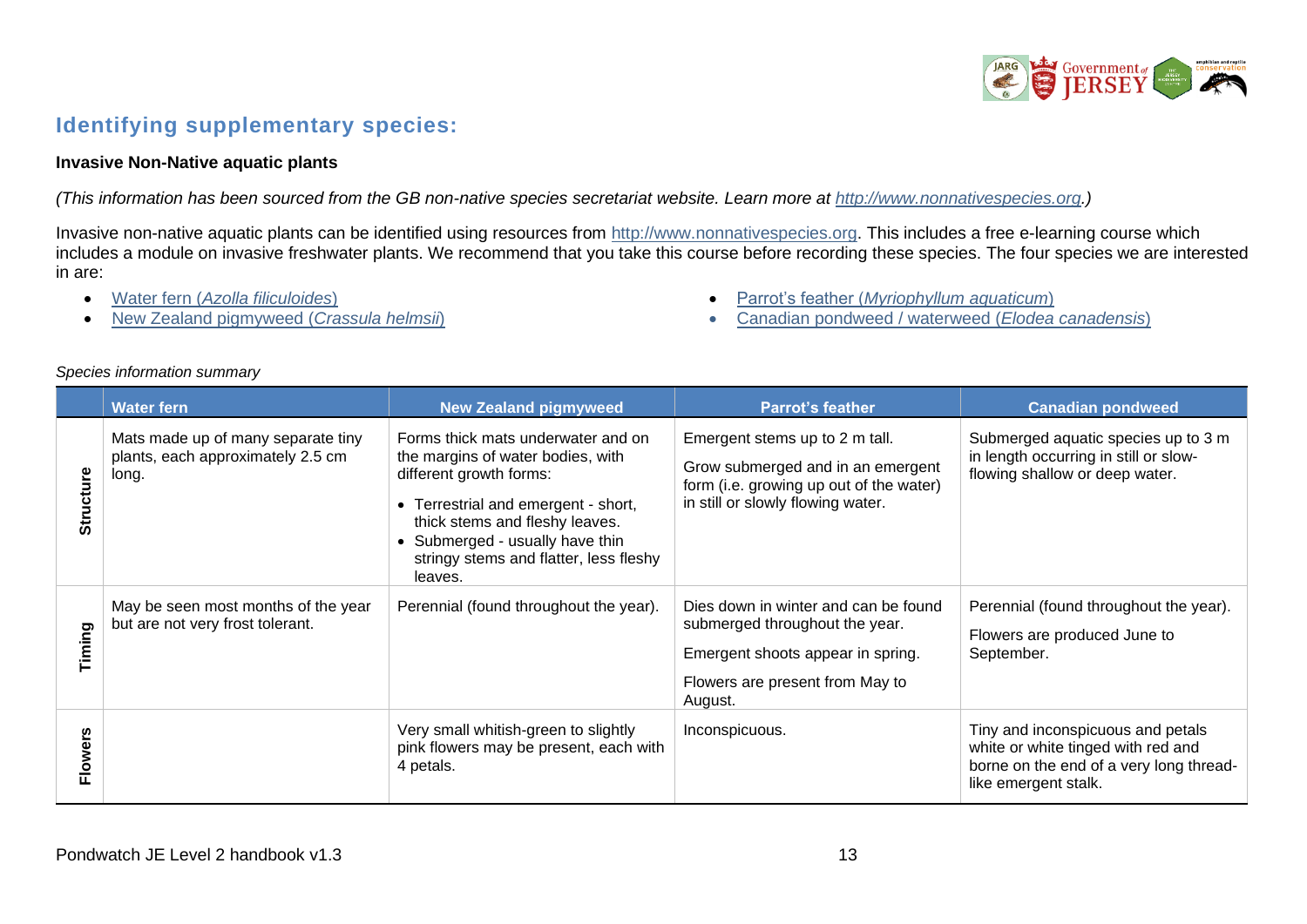

|                 | <b>Water fern</b>                                                                                                                                                                                                                                                                                                                                                                                                                                    | <b>New Zealand pigmyweed</b>                                                                                                                                                                                                                                                                                                                                                                   | <b>Parrot's feather</b>                                                                                                                                                                                                                                                                                                                                                                                                                                                                                                                                                                                                                                                                                                                                                                                                                                                                                                                                                | <b>Canadian pondweed</b>                                                                                                                                                                                                                                                                                                                                                                                                                                                                                            |
|-----------------|------------------------------------------------------------------------------------------------------------------------------------------------------------------------------------------------------------------------------------------------------------------------------------------------------------------------------------------------------------------------------------------------------------------------------------------------------|------------------------------------------------------------------------------------------------------------------------------------------------------------------------------------------------------------------------------------------------------------------------------------------------------------------------------------------------------------------------------------------------|------------------------------------------------------------------------------------------------------------------------------------------------------------------------------------------------------------------------------------------------------------------------------------------------------------------------------------------------------------------------------------------------------------------------------------------------------------------------------------------------------------------------------------------------------------------------------------------------------------------------------------------------------------------------------------------------------------------------------------------------------------------------------------------------------------------------------------------------------------------------------------------------------------------------------------------------------------------------|---------------------------------------------------------------------------------------------------------------------------------------------------------------------------------------------------------------------------------------------------------------------------------------------------------------------------------------------------------------------------------------------------------------------------------------------------------------------------------------------------------------------|
| Leaves          | Green during spring / summer, turning<br>red during cold weather in autumn /<br>winter.<br>Have a rough, granular appearance<br>and non-wettable surface.                                                                                                                                                                                                                                                                                            | Bases join around the stem forming a<br>collar.<br>Up to 2cm long, in opposite pairs<br>around stem.                                                                                                                                                                                                                                                                                           | Blue-green in whorls (circular<br>arrangement) of 4-6 around the stem.<br>Each is finely divided, making them<br>appear feather-like.<br>Emergent leaves are more robust than<br>those submerged.<br>Stem breaks easily and has brown<br>roots present around nodes.                                                                                                                                                                                                                                                                                                                                                                                                                                                                                                                                                                                                                                                                                                   | Up to 2 cm long, in whorls of 3, widest<br>at the middle and either pointed or<br>rounded at the end.                                                                                                                                                                                                                                                                                                                                                                                                               |
| Similar species | Duckweeds (Lemna sp.); small free-<br>floating native plants which, similar to<br>water fern, can cover still or slow-<br>moving fresh water. Distinguished by<br>their leaves and roots. Duckweed<br>plants are much smaller (max. 5mm).<br>Duckweed leaves are always vibrant<br>green, small and flat. They also have<br>single white to green roots that hang<br>down from the leaves, unlike the<br>clumps of dark roots seen in water<br>fern. | Water starwort spp. (Callitriche spp.).<br>This native can be distinguished as it<br>has delicate non-fleshy leaves with flat<br>or slightly notched tips. When removed<br>from the water, water starwort's leaves<br>and stems also readily flop whereas<br>New Zealand pigmyweed remains<br>more rigid. Water starwort forms<br>rosettes of leaves which lie flat on the<br>water's surface. | Myriophyllum species. This closely-<br>related native can be distinguished as<br>it does not have emergent leaves<br>(though may produce short emergent<br>flower spikes). Parrot's feather also<br>usually grows from the bank into a<br>water body, whereas native<br>Myriophyllum species usually grow up<br>from the bed of the water body.<br>Parrot's feather is typically more robust<br>than the native species. Parrot's<br>feather is rarely (if ever) found in fast-<br>flowing water, unlike some native<br>Myriophyllum species.<br>Mare's-tail (Hippuris vulgaris);<br>superficially resembles parrot's feather<br>and grows in similar habitats. Can be<br>distinguished as mare's-tail produces<br>whorls of simple, undivided leaves<br>unlike the feather-like leaves of<br>parrot's feather. Although mare's-tail<br>grows in ponds, streams, lake margins<br>and other damp habitats, it grows in<br>less dense colonies than parrot's<br>feather. | Nuttall's waterweed (Elodea nuttallii);<br>usually found in more nutrient-rich<br>water than E. canadensis. It is difficult<br>to distinguish between the two Elodea<br>species. Nuttall's waterweed has<br>leaves up to 3.5 cm long, in whorls of<br>3-4, widest at the base and tapering to<br>a pointed end.<br>Curly waterweed (Lagarosiphon<br>major); a non-native which has leaves<br>spiralled at the base, not in whorls.<br>Leaves are up to 3 cm long, flowers<br>are inconspicuous with reddish petals. |
|                 | Pondwatch JE Level 2 handbook v1.3                                                                                                                                                                                                                                                                                                                                                                                                                   |                                                                                                                                                                                                                                                                                                                                                                                                | 14                                                                                                                                                                                                                                                                                                                                                                                                                                                                                                                                                                                                                                                                                                                                                                                                                                                                                                                                                                     |                                                                                                                                                                                                                                                                                                                                                                                                                                                                                                                     |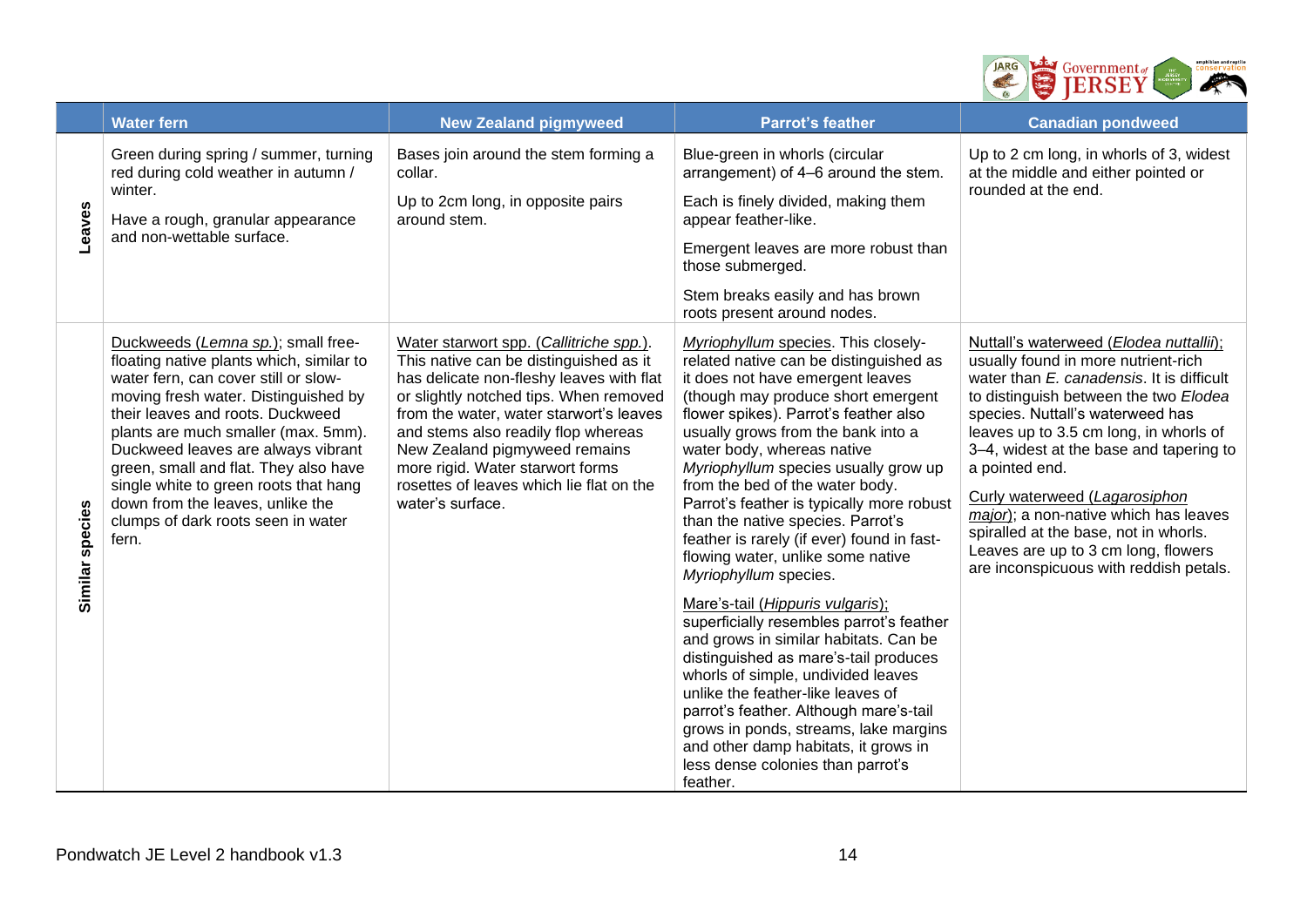

#### **Dragonflies and damselflies**

*(This information has been sourced from the British Dragonfly Society website. Learn more at [https://www.british-dragonflies.org.uk/content/dragonfly-and-damselfly-identification-help.](https://www.british-dragonflies.org.uk/content/dragonfly-and-damselfly-identification-help)). Also see the dragonfly and damselfly ID guide.*

Dragonflies and damselflies can be recorded at three levels. In order of difficulty these are:

- 1. Was it a dragonfly or damselfly?
- 2. If a dragonfly, what sort of dragonfly?
	- o Hawkers and similar species
		- o Darters, chasers and skimmers
		- o Emeralds
- 3. What species was it?

To help you identify adults, it is important to pay attention to head markings, eye colouration, markings on the thorax (side and dorsal), leg colouration, markings on the abdomen (side and dorsal), anal appendages and wing markings. Looking at the way that it flies and rests is also useful. Taking clear photos (one from above and one from the side) are the best way of checking the species is identified correctly, and can allow others to help you.

To identify nymphs, you should pay attention to the body shape and the rear appendages.

**Step 1.** Dragonfly (suborder = Anisoptera) or damselfly (suborder = Zygoptera)?

| Feature               | <b>Dragonfly</b>                 | .<br><b>Damselfly</b>               |  |
|-----------------------|----------------------------------|-------------------------------------|--|
| <b>ADULTS</b>         |                                  |                                     |  |
| <b>Body</b>           | Robust                           | Thin and delicate                   |  |
| Wing position at rest | Open                             | Closed*                             |  |
| Wing shape            | Different between front and back | Same between front and back         |  |
| Eye position          | Touching at the top of the head* | Not touching at the top of the head |  |
| Flight                | Strong and purposeful            | Weak and fluttering                 |  |
| <b>NYMPHS</b>         |                                  |                                     |  |
| Rear appendages       | Stiff, short and spiky (x 5)     | Soft and flexible gills (x 3)       |  |
| <b>Body</b>           | Stout                            | Long and slender                    |  |

\* for most species

#### **Step 2.** What sort of dragonfly (adults only)?

| <b>Hawkers and similar species</b>                                                        | <b>Darters, chasers and skimmers</b>                                                              | <b>Emeralds</b>                                                                          |
|-------------------------------------------------------------------------------------------|---------------------------------------------------------------------------------------------------|------------------------------------------------------------------------------------------|
| Generally dark with bright spots or<br>stripes.<br>Some mostly brown.                     | Generally have a blue, red, yellow or<br>brown body or a combination of<br>some of these colours. | Almost entirely emerald green<br>coloured, usually metallic.<br>Often bright green eyes. |
| Can be brightly coloured with a thick<br>black mid-line stripe.                           | Sometimes with black markings.<br>Some with additional dark marks on                              | Sometimes with bronze tints.                                                             |
| Never with dark wing marks other<br>than the wingspots (rectangular<br>marks at the tip). | the wings.<br>Generally smaller and stout bodied.                                                 |                                                                                          |
| Generally large, robust but thin<br>bodied.                                               |                                                                                                   |                                                                                          |

**Step 3.** What species (adults only)?

Compare your notes and photos against a guidebook or using the resources at [https://www.british](https://www.british-dragonflies.org.uk/)[dragonflies.org.uk.](https://www.british-dragonflies.org.uk/)